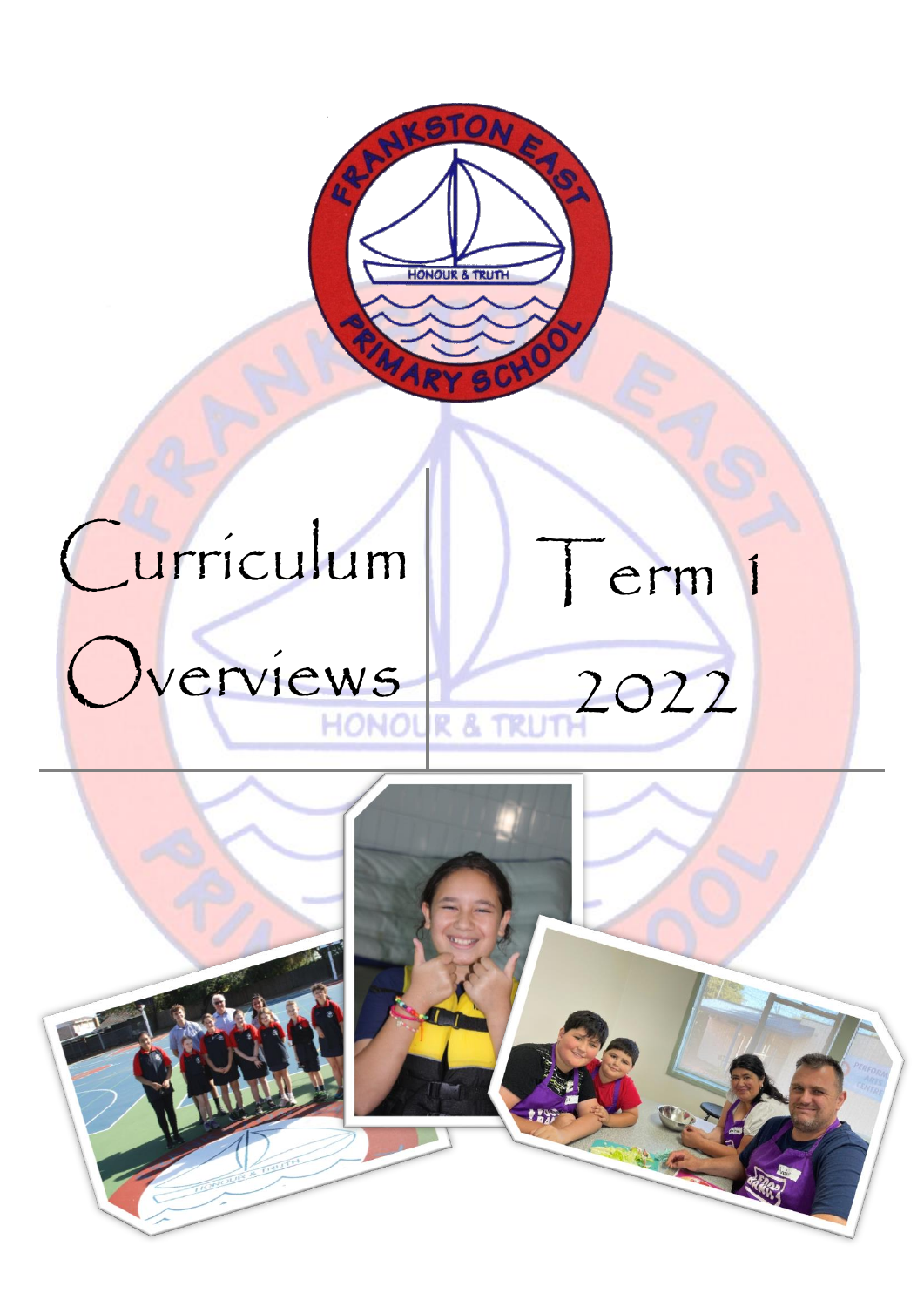# **Year Prep (Foundation)**

# **Literacy**

# **Speaking and Listening**

Students will participate in learning experiences requiring them to:

- Listen to and respond to books read in class
- Identify letter patterns and sounds in words through daily phonics work
- Identify and use rhyme
- Retell events and experiences with peers and ask questions using who, what, where, why and how
- Take part in discussions and sharing through Show and Tell activities

# **Reading and Viewing**

Students will be engaged in learning experiences requiring them to:

- Match sounds with letters when reading
- Understand the structure of a book and identify the front cover, title, author and illustrator
- Develop strategies to assist understanding when reading
- Read nightly and practise the M100w words on a daily basis
- Begin reading in small groups and undertake simple comprehension tasks

# **Writing**

Students will participate in experiences requiring them to:

- Hold a pencil correctly and sit in the appropriate position when writing
- Recognise shapes of letters and how to form letters and basic words, including their name
- Write for enjoyment
- Recount activities such as weekend activities, our visit to the beach and stories read

# **Mathematics**

Students will be introduced to and engaged in:

- Daily automatic response of number and subitising activities
- Regular Problem solving activities
- Sorting and Classifying objects according to shape, color, type and size
- **Learning to connect number names and numerals from 0 to 20**
- Ordering numbers 0 to 20
- Connecting number names, numerals and quantities up to 10 and then beyond
- Using different materials to represent numbers up to 10 and beyond
- Grouping objects to develop understanding of the concept of numbers
- Use simple statements and gestures to describe location

# **Integrated Studies**

**Health: Personal, Social and Community Health: Communicating and interacting for health and wellbeing**  Contributing to healthy and active communities *How do we keep others healthy and safe? Looking at community workers and people who help us.* 

# **Activities students may be involved in are:**

Looking at and discussing the Community services that help us Buddy lunch and Collaborative Learning with other Years Use of Student Voice by setting personal own learning goals and reviewing these goals throughout the term Participating in our whole school beach day at Canadian Bay and exploration of rock-pools at low tide Making and eating pancakes for Shrove (Pancake) Tuesday Drama Toolbox Incursion Fun Friday craft and language activities Participating in mindful yoga, dance and games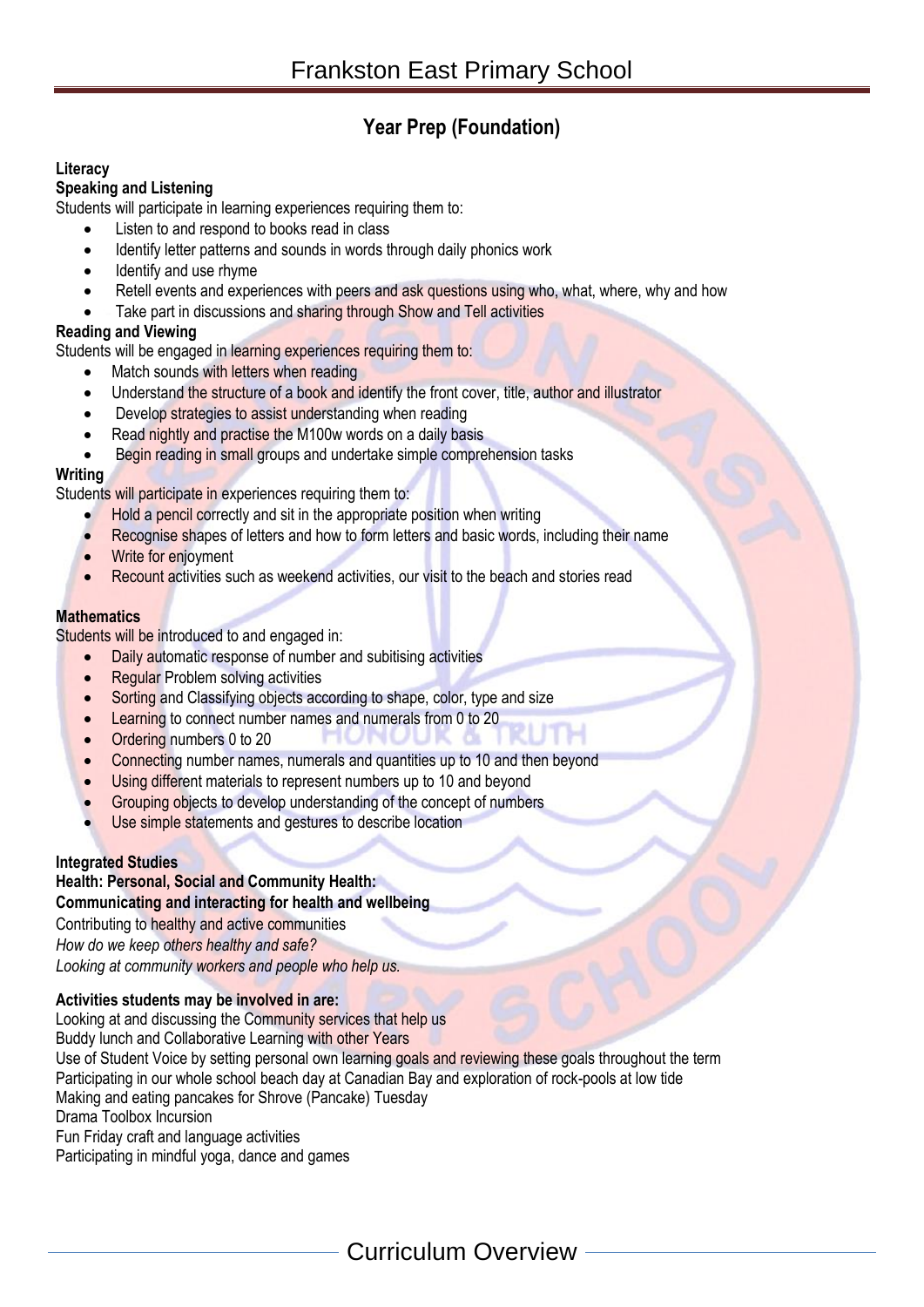# **Year 1/2**

# **Literacy**

# Speaking and Listening

In Speaking and Listening activities, students will be engaged in learning experiences requiring them to:

- Listen and take turns in discussions.
- Use appropriate vocabulary to express their ideas and feelings.
- Begin to recognise body language as a form of communication.

# Reading

In Reading activities, students will be engaged in learning experiences requiring them to:

- Recognise upper and lower case letters as well as blends of letters.
- Recognise differences between fiction and non- fiction texts.
- Recognise nouns and pronouns.
- Use strategies including visualising, sequencing, chunking and flipping the sound.

# **Writing**

In writing activities, students will be engaged in learning experiences requiring them to:

- **Experience writing recounts and reports.**
- Extend their ability to recognise syllables in words and to spell words with two and three letter blends.
- Develop their ability to use punctuation, including capital letters and full stops correctly in their writing.

# **Numeracy**

In Numeracy, students will be introduced to and engaged in activities to develop:

- Recognising, writing and modelling numbers to 100 and beyond.
- Understanding place value to 100 and beyond
- **Addition Concepts**
- **Addition Strategies**

# **Integrated Studies**

How do we keep ourselves and others healthy and safe? Who are the community helpers who help keep us healthy and safe? How do different cultural practices influence our lives? Looking at how people from different cultures celebrate Easter in Australia.

Activities students may be involved in are:

- **Beach Excursion**
- **Drama Toolbox Incursion**
- Tennis Coaching
- Craft Activities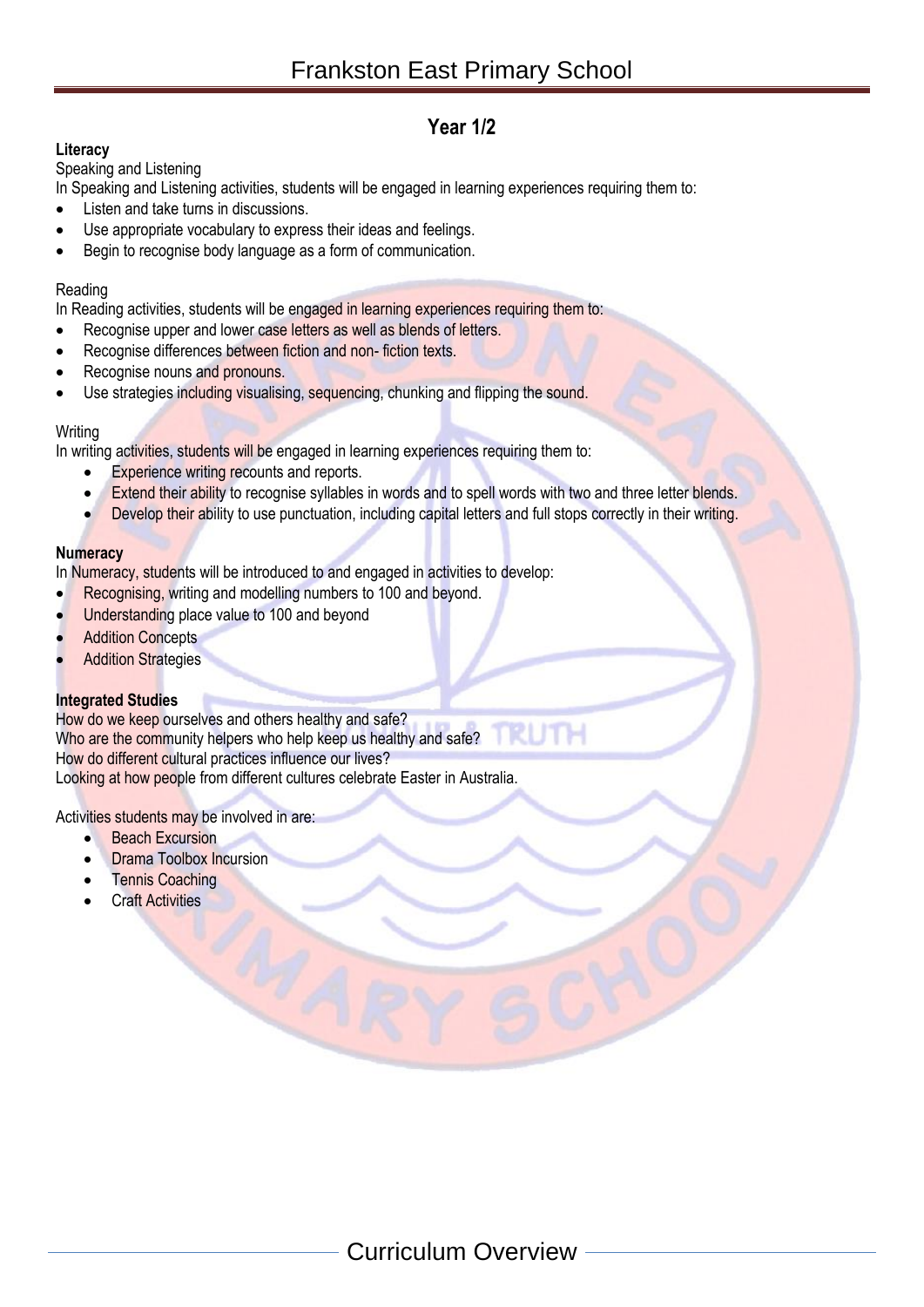# **Year 3/4**

# **Literacy**

*Speaking and Listening*

In Speaking and Listening activities, students will be engaged in learning experiences requiring them to:

- Plan, rehearse and give a short talk to the class related to their Integrated Studies unit.
- Plan, rehearse and give a short talk to the class about their family.

# *Reading and Viewing*

Each week in Year 3 and 4 there is a class reading strategy based on aspects of the C.A.F.E reading program. This term we will focus on Expanding Vocabulary, Understanding Author's Purpose, Making Predictions, Finding the Main Idea of a text, Understanding Figurative Language, Making Connections and Visualising. The students in Years 3 and 4 will participate in a daily literacy program that focusses on reading and viewing. This program includes a daily whole class focus lesson based on the weekly reading strategy, before breaking into groups where the students practise the reading strategy in different contexts. Once a week, each group meets with the teacher to ensure that every student receives guided instruction in practising their reading strategy. The students also engage in a mixture of silent and shared reading tasks each week to improve their comprehension, fluency and accuracy when reading.

# *Writing*

In Writing activities, students will be engaged in learning experiences requiring them to:

- Write a variety of recount, persuasive and narrative texts.
- Include paragraphs in writing.
- Proofread and edit their work.
- **Include correct punctuation in their writing.**
- Explore spelling rules.

# **Numeracy**

In Numeracy, students will be introduced to and engaged in:

- Problem solving activities.
- Activities to develop knowledge of the place value system.
- Reading, writing, modelling, partitioning and ordering 5-digit numbers.
- Hands on learning about the four operations: addition, subtraction, multiplication and division.
- Games and rotations to develop mental math skills and rapid recall.

# **Integrated Studies**

# Unit title: Our Local Government

Overview of unit: Learning about local, state and federal government.

The children will be involved in activities that involve

- Learning about the roles of local, state and federal government.
- Exploring citizenship in a community.

Activities students may be involved in are:

- Looking at the different roles of government
- Persuasive writing about a community issue
- Creating informative texts that promote our local community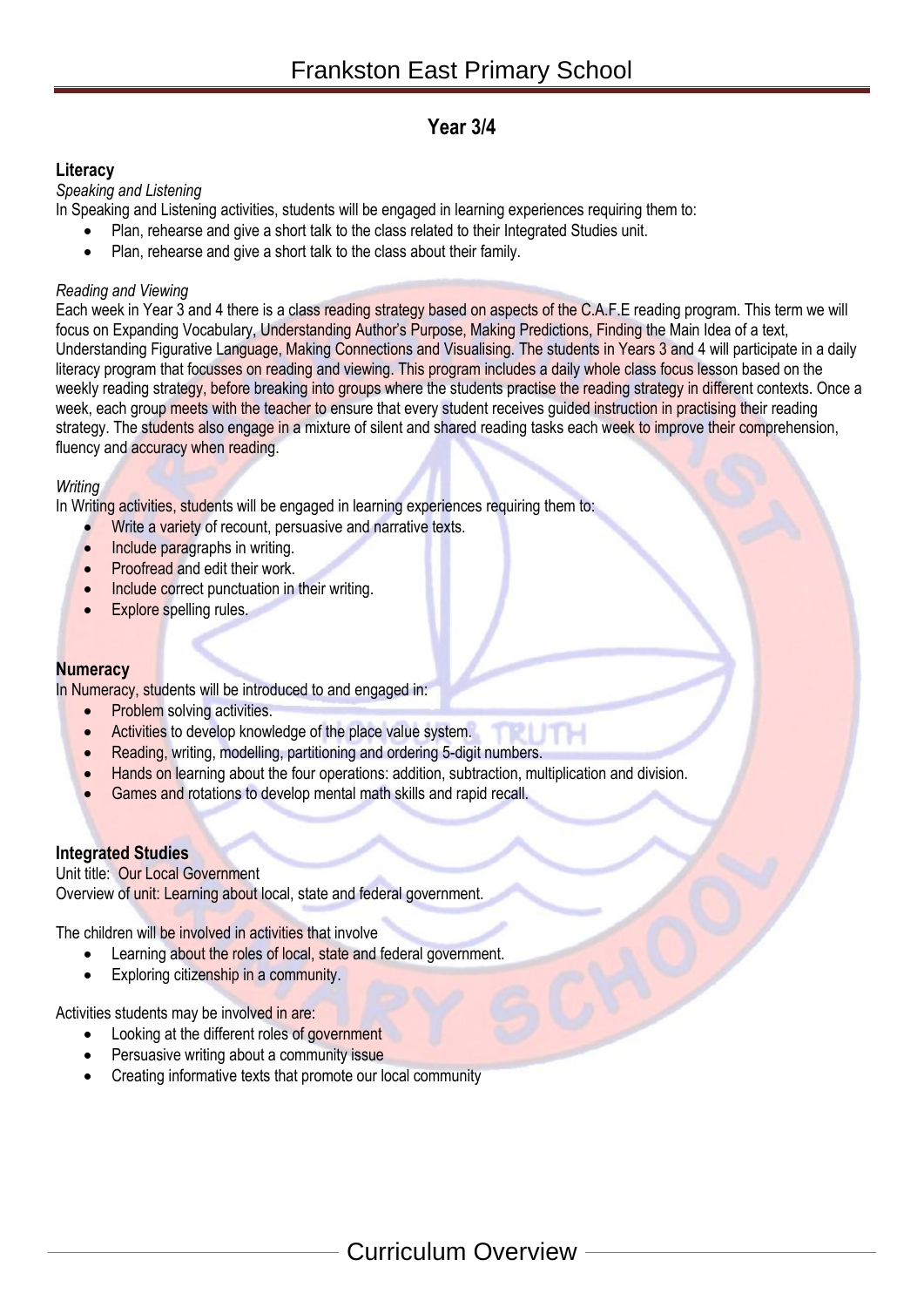# **Year 5/6**

# **Literacy**

# Speaking and Listening

In Speaking and Listening activities, students will be engaged in learning experiences requiring them to:

- Listen to directions.
- Listen for clues to solve puzzles.
- Speak at class meetings.

# Reading

In Reading activities, students will be engaged in learning experiences requiring them to:

- Locate the main idea of a text.
- Understanding words in isolation and words with multiple meanings.
- Understand the sequence of a text.

# Writing

In Writing activities, students will be engaged in learning experiences requiring them to:

- Write narrative text, making sure things are in sequential order.
- Write persuasive text.
- Present information to try and persuade someone to follow a particular point of view.
- Identify nouns and adjectives and use them to enhance writing.

# **Numeracy**

In Numeracy, students introduced to and engaged in:

- Addition and subtraction with regrouping.
- **Short and long multiplication with regrouping.**
- **Short Division with regroupings.**
- **Place value (millions to thousandths).**
- Prime and composite numbers.
- **Factors**
- Two step problem solving.
- Types of angles.

# **Integrated Studies**

Water Safety/ Environmental Conservation

In this unit students study the procedures and knowledge they need to keep themselves and others safe in and around water. Students also study the need to look after our environment.

# Activities students may be involved in are:

- Project work.
- Water Safety Day.
- Investigate e.g. Why do need to protect certain areas e.g Antarctica?
- List and learn the ways of looking after a reef.
- Discuss Safety around pools.
- Present research findings as a model.
- Create brochures, flyers and booklets.
- Investigate YouTube Wired for Science.
- DRSABCD.
- Remember and understand various important facts related to both topics.
- Research information.
- Design new pool safe fencing.
- Develop a glossary of words related to the topics.
- Speak at Student Representative and Environment meetings.
- Complete Leadership Program.
- Make predictions about what will happen.
- Infer meaning of texts.
- Identify and use action verbs.
	- Complete class recounts (Water Safety).
	- Produce items for the school newsletter.
	- Write articles for student graduation book.
	- Identify and use homophones, synonyms and antonyms.
- Drawing and measuring angles.
- Reading time (analogue and digital).
- 24 hour time.
- Lines of symmetry.
- Perimeter and area
- Reading timetables.
- Classifying shapes (2 and 3D).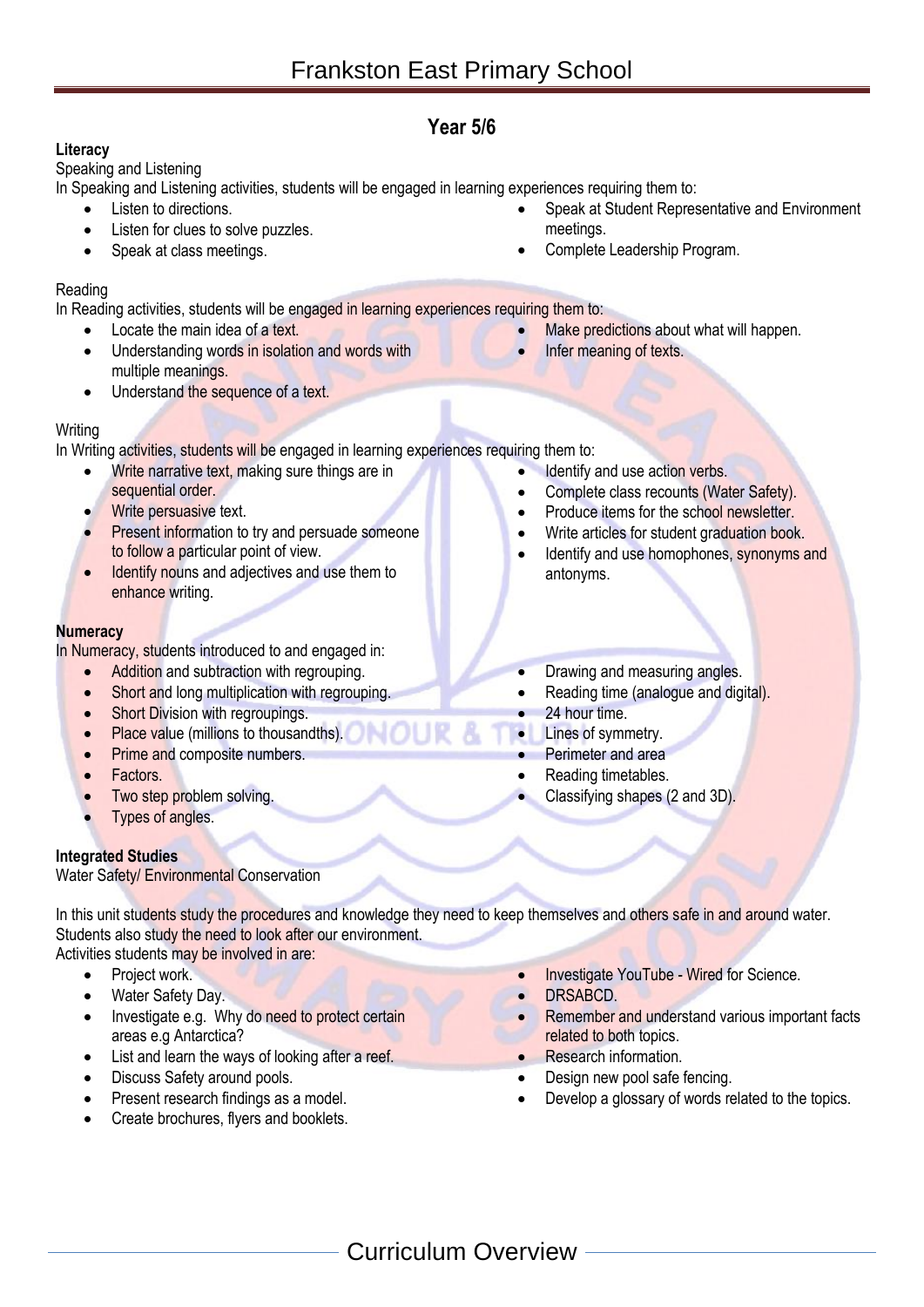# **Art**

# **Year Prep (Foundation)**

During term one prep children will be introduced to the art room layout and to a range of simple tools and media. They will be encouraged to draw upon their experiences in play and their imagination to develop individual art pieces, talk about what they have produced and share them with others.

Through a common focus on the topics of The Beach, Sun Smart and Marine Life, they will develop art pieces which will allow them to explore early concepts related to line, colour and decoration. They will use pencils, crayons, large markers and pastels to draw and colour with a focus on selecting the way to use their paper, (portrait or landscape) and using paper space well. They will be introduced to the primary colours and simple colour mixing techniques such as overlapping colours when applying food dyes over a crayon drawing.

Cutting, folding and decorating skills will be used in the construction of sun smart hats and simple concepts related to texture will be investigated during the development of "large, scaly fish". Autumn activities late in the term will provide further opportunity to extend colour, cutting, joining and patterning skills.

#### **Year 1 and 2**

During term 1 Year one and two children will explore the concepts of colour, pattern and texture through topics related to the beach and marine environments. They will be encouraged to respond to topics in their own way and to look more closely at their own completed art pieces and to those of others.

During the development of fish puppets based on their hand shape, they will investigate and use a range of patterns seen in fabrics, wrapping papers and other everyday items. They will be encouraged to think about and select colours that will complement their ideas.

The children will explore the development of texture when creating fish shapes by dragging, twisting or dabbing with crayon and pastel to make marks. Colour concepts and colour mixing skills will be extended through opportunities to blend pastel colours and dyes.

They will be involved in activities which will allow them to practise and extend their skills in drawing, patterning, stencil use, cutting and joining, collage, paper craft, wax resist and weaving.

#### **Year 3 and 4**

During term one children in Years three and four will further explore the visual art forms of drawing, printing and collage while developing their own interpretation of ideas based on the topics of marine environments.

They will be encouraged to employ learned techniques to achieve an individual response and to consider their possible audience when presenting their finished work.

The children will investigate types of line used to convey an idea or emotion before completing an art piece based solely on line. They will use colour mixing, collage and printing skills to create their own Fish Mobiles. The skills of wax resist, printing and relief combined with the development of texture will be further explored and extended when creating a design based around the shape of fish scales.

An autumn activity to complete the term will provide the opportunity to build on the concepts of printing, patterning and collage.

#### **Year 5 and 6**

Children in Years five and six will this term focus on the development of skills and concepts related to line, texture and colour. They will be encouraged to develop their own style and incorporate their own ideas when responding to topics investigated.

They will use a range of textas and fineliners to investigate and develop designs based on line and colour. They will also explore the possibilities of contrast when using black and white in designs.

As part of our Marine theme, students will be asked to create a Henri Matisse underwater scene with a blue chequerboard background with white marine silhouettes.

They will be expected to be able to explain their ideas and choice of materials or techniques, experiment with materials used to extend their range of skills and make positive contributions to discussion related to art pieces shared and discussed.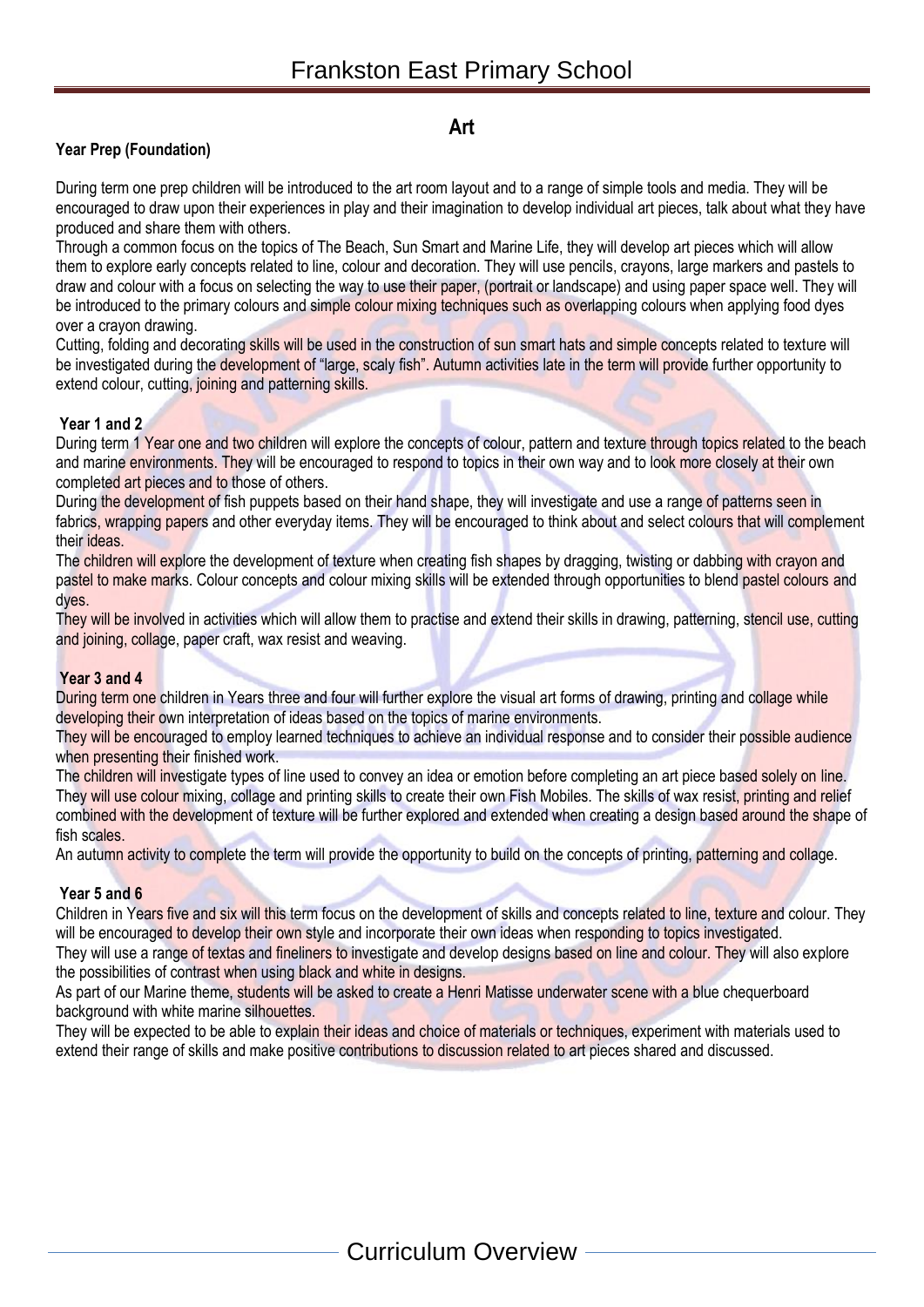# **Music**

# **Year Prep (Foundation), Year 1 and Year 2**

During term 1 our students will be participating in activities mainly focused on music and dance. In each lesson the children will have a chance to use their voices as we sing a variety of songs. Through a sequence of lessons our students will also be exploring and developing the basic music skills of beat, rhythm and tempo. They will be given an opportunity to play a wide range of our percussion instruments, both as a whole class participant and as part of a smaller ensemble. Most music session will include a dance component where students will participate in organised dances with set choreography. Personal expression and individuality will also be encouraged through dance. At the end of term 1, children will have the opportunity to perform in front of their classmates where they will learn about projection, stage awareness and movement.

# **Year 3 – 6**

This term at FEPS our middle school and senior students will be offered musical activities focusing on listening, singing, playing, reading and recording. The activity of singing is firmly embedded in our music program as the ability to use our voices effectively to express ourselves is one of the most basic yet essential music skills. The playing of musical instruments both tuned and untuned is equally embedded in our music program. To commence the year all senior classes will have the opportunity to explore rhythm and beat by using our fantastic percussion instruments including our African drums. Later in the term our senior students will be using our keyboards to play single note melodies and progress their knowledge to play a combination of notes that make up chords. Each session or unit of lessons will have learning outcomes clearly expressed to the students.

Children will also develop their creative dance styles and will be encouraged to dance in groups as well as solo. The student's personal preferences in music will be used as much as is practically possible.

# **Band**

After the success of the band program in recent years a select group of children will be chosen to participate in our Band program. In this situation, children will reinforce the skills learnt on their instruments (keyboards, bass, guitar, drums, vocals), learn how to read simple chord sheet music, rehearse songs chosen by the band, and perform later in the year to both small and large audiences. Practising instruments at home, during recess, lunch or after school will be a mandatory requirement in this special activity. Children will learn how to cooperate and work together as a group of very different individuals, they will develop sound listening skills, diplomacy and leadership skills. They will be required to dedicate many hours out of school time to learn lyrics and chords to songs to perform in front of a range of different audiences. Instrument sessions for future band recruits in Years 3 and 4 will also be offered. Dedicated and hardworking students will continue to learn throughout the year as they strive to join the band in the following years. Other students will enjoy the experience of learning an instrument with the intention of taking up this skill in the future. Ch.

# **Choir**

In term 1 all Year 3-6 children will have the opportunity to participate in the school choir. This group will focus on enjoying the art of singing and performing and will learn some sound breathing and singing techniques along the way. As the year progresses the children will have the opportunity to sing to a variety of audiences and will learn to work cooperatively as a large group with similar interests.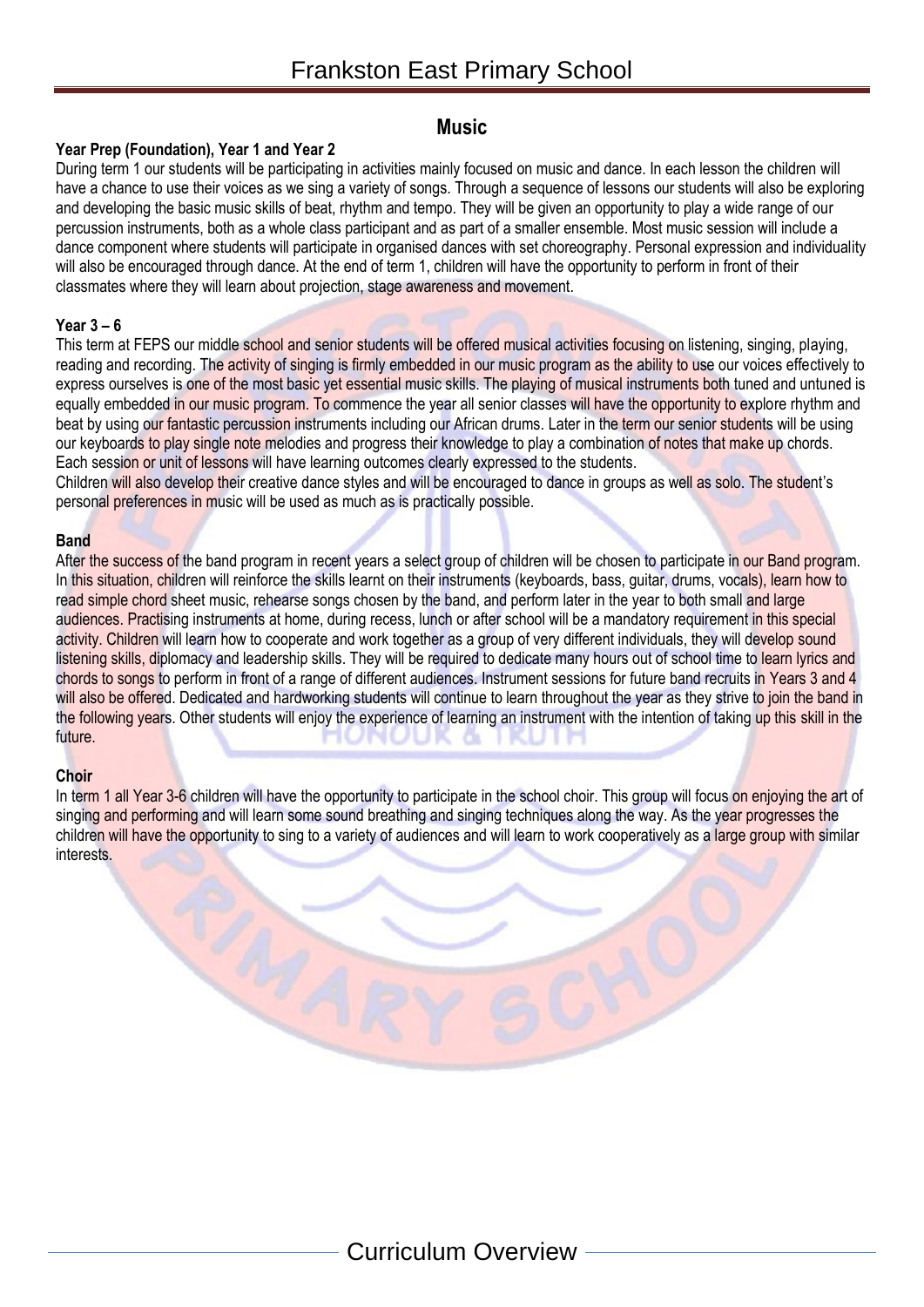# **LOTE Japanese**

# **Prep (Foundation)**

This term all Years throughout Frankston East Primary School will be learning about numbers as their topics. For Prep, that means they will begin learning how to say and write numbers 1-10 in Japanese. As well as, learning common phrases such as 'hello', 'goodbye', 'here you go' and 'thankyou'. They will also begin learning how to introduce themselves and learn how to write their names in Japanese. Currently, they are being introduced to Japanese culture, looking at basic aspects of Japan, such as traditional clothing, important places, food and other parts of Japanese culture.

# **Year 1 and 2**

Year 1 and 2 will be reinforcing their knowledge of the numbers 1-10 in Japanese because of last year's interruptions from remote learning. They will be learning similar to the Preps but will move a step further and will be learning how to say their age in Japanese and look at numbers above 10. They too will be participating in cultural activities during this term to help them learn and understand similarities and differences in Japan's cultures to that of their cultures.

# **Year 3 – 6**

This term Year 3 to 6s will be learning about numbers and how to use different counting styles in sentences. Students will be learning how to say how much of one food they ate in one day. For example, 'I ate 5 apples on Saturday' in Japanese (doyoubi ni watashi wa itsutsu ringo o tabemashita).

Students will be learning throughout the term:

- Days of the week and their meanings in Japanese kanji
- The counter for things and food in Japanese
- Understanding that there are different counters to count different items in Japanese
- Various food in Japanese, including fruits and vegetables

By the end of this term, I hope that students will be able to say a sentence like the example above in Japanese and for the higher Years to be able to write and translate from Japanese to English and back.

**HONOUR & TRUTH**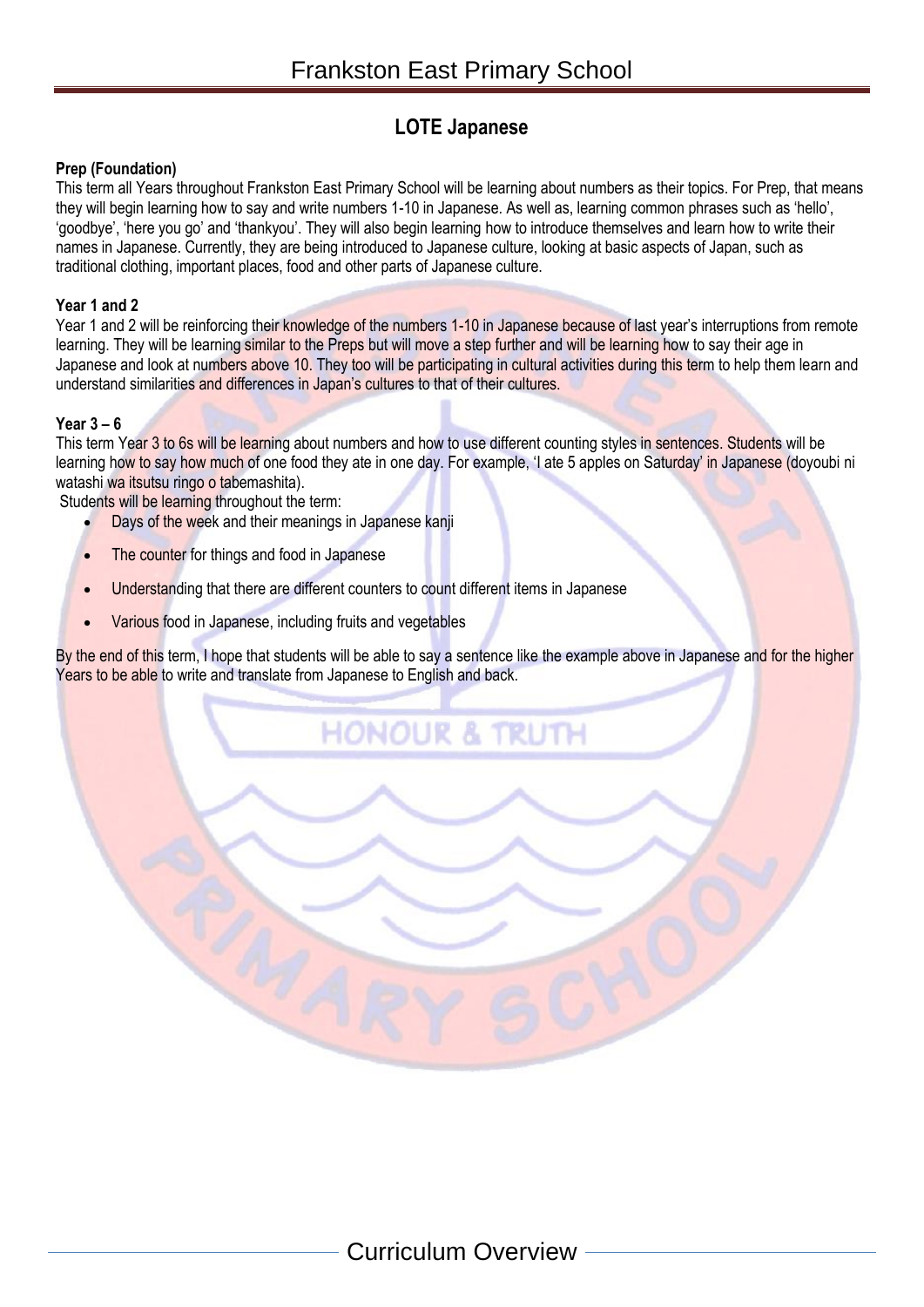# **Physical Education**

# **Year Prep (Foundation)**

**S**tudents will be involved in activities that focus on:

Minor Games - following simple directions and rules, build resilience and group work, introducing simple equipment, partner or group activities:

Whistle freeze, Run and Collect, Ponies & Riders, Crocodile Crocodile, Indians and Tee pees, Touch, Hoop play Movement activities- Run, hop, skip, jump, gallop:

Musical statues, Follow the leader, relays

Ball Activities

\*Rolling, using bean bags, throw and catch, underarm throw, bouncing.

#### **Year 1/2**

Students will be involved in activities that focus on:

Fitness –Tag the tail, Ship Ahoy, Pixies Gnomes and Elves, Crocodile, Crocodile, Octopus

Minor Games/Group work/Building resilience - Steal the Bean Bag, Timed whole class throw, Cat among the Pigeons, Relays Ball/Game Skills - Reviewing different types of throws & focusing on over arm, Basketball dribbling and skills, Tunnel Ball, Bob Ball, Poison Ball, Rebound Ball, Run the Gauntlet, Tag the Tail 2 (Ball throw game) Spatial awareness and body movement – balances, mirroring, dance/ Freeze.

#### **Year 3/4**

Students will be involved in activities that focus on:

Group co-operation, Resilience and Fitness - Pony Express, Octopus, Class Circle throw(3 balls/same order). Modified games – Introducing using bases in games: T- ball tip and run, Kick ball using bases. Skill introduction and training for Field Events inter-school sport:

\*Long jump, Triple jump, Shot Putt, Discus and High jump.

#### **Year 5/6**

Students will be involved in activities that focus on:

Group co-operation, Resilience & Fitness - Balloon tag, Jack/Queen/King bean bag steal, Sovereign Dodge ball. Skill review and training for Field Events inter-school sport:

\*Long jump, Triple jump, Shot Putt, Discus and High jump.